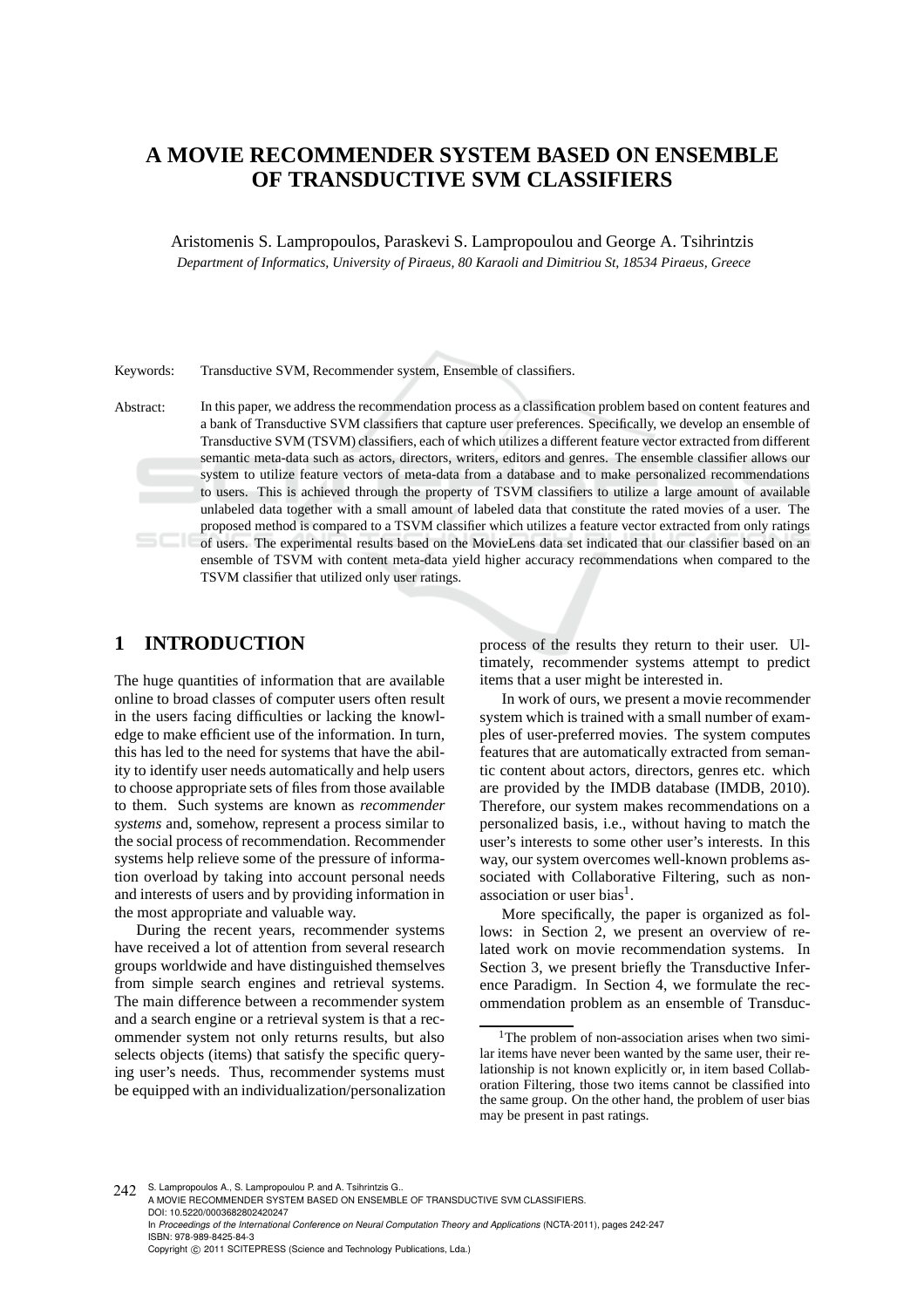tive SVM classifiers. We evaluate recommendation methods and present experimental results. Finally, in Section 5, we draw conclusions and point to future related work.

### **2 RELATED WORK**

In general, the recommendation problem refers to methods for selecting and suggesting items to a user. These methods attempt to enhance ratings given by users to items and information that describes or characterizes users or items. There are three main approaches to recommender systems:

**Contract Contract** 

- Content-based,
- Collaborative filtering, and
- Hybrid.

Modern information systems embed the ability to monitor and analyze users' actions to determine the best way to interact with them. Ideally, each user's actions are logged separately and analyzed to generate an individual user profile. All the information about a user, extracted either by monitoring user actions or by examining the objects the user has evaluated (Burke, 2002), is stored or utilized to customize services offered. This user modeling approach is known as content-based learning. The main assumption behind it is that a user's behavior remains unchanged through time; therefore, the content of past user actions may be used to predict the desired content of their future actions (Mooney and Roy, 2000). Therefore, in content-based recommendation methods, the rating  $R(u, i)$  of the item *i* by the user *u* is typically estimated based on ratings assigned by user *u* to the items in a subset  $I_n$  of the full set of items  $I$  that are "similar" to item *i* in terms of their content as defined by their associated features.

To be able to search through a collection of items and make observations about the similarity between objects that are not directly comparable, we must first transform raw data at a certain level of information granularity. Information granules refer to a collection of data that contain only information essential to the recommendation process. Such granulation allows more efficient processing for extracting features and computing numerical representations that characterize an item. As a result, the large amount of detailed information of one item is reduced to a limited set of features. Each feature captures some aspects of the item that are essential and sufficient to determine item similarity.

Collaborative filtering is based on collecting ratings for items, comparing commonalities between users (or items) on the basis of their ratings, and finally producing recommended items according to inter-user (or inter-item) comparisons. The problem space of collaborative filtering can be formulated as a matrix of users versus items, with each cell representing a user's rating on specific item (Schafer et al., 2007; Herlocker et al., 2000). In (Sarwar et al., 2001), an automated collaborative filtering algorithm is presented to generate movie recommendations. An comparative evaluation of collaborative filtering methods are presented in (Herlocker et al., 2004).

Hybrid methods combine two or more recommendation techniques to achieve better performance and to address drawbacks of each non-hybrid techniques. Usually, collaborative filtering methods are combined with content-based methods. There are several different ways of combining these two separate systems. Hybrid recommender systems for movies are presented in (Christakou and Stafylopatis, 2005), (Mukherjee et al., 2003). In (Christakou and Stafylopatis, 2005), a hybrid approach, based on Multilayer Perceptron neural networks combined with collaborative information, is used to construct a recommender system for movies.

More generally, there are four groups of hybrid methods according to the combination of contentbased and collaborative methods.

In the Weighted Hybridization Method, the outputs (ratings) acquired by individual recommender systems are combined together to produce a single final recommendation using either linear combination (Claypool et al., 1999) or a voting scheme (Pazzani, 1999). In Switched Hybridization, the system switches between recommendation techniques selecting the method that gives better recommendations for the current situation depending on some recommendation "quality" metric (Billsus and Pazzani, 2000). Finally, the Cascade Hybridization recommendation technique can be analyzed into two sequential stages. The first stage (content-based method/collaborative) selects intermediate recommendations. Then, the second stage (collaborative/content-based method) selects appropriate items from the recommendations of the first stage. This method is more efficient than the weighted hybridization method which applies all of its techniques on all items. The computational burden of this hybrid approach is relatively small because recommendation candidates in the second level are partially eliminated during the first level. Moreover, this method is more tolerant to noise in the operation of low-priority recommendations, since ratings of the high level recommender can only be refined, but never over-turned (Burke, 2007; Lampropoulos et al., 2011).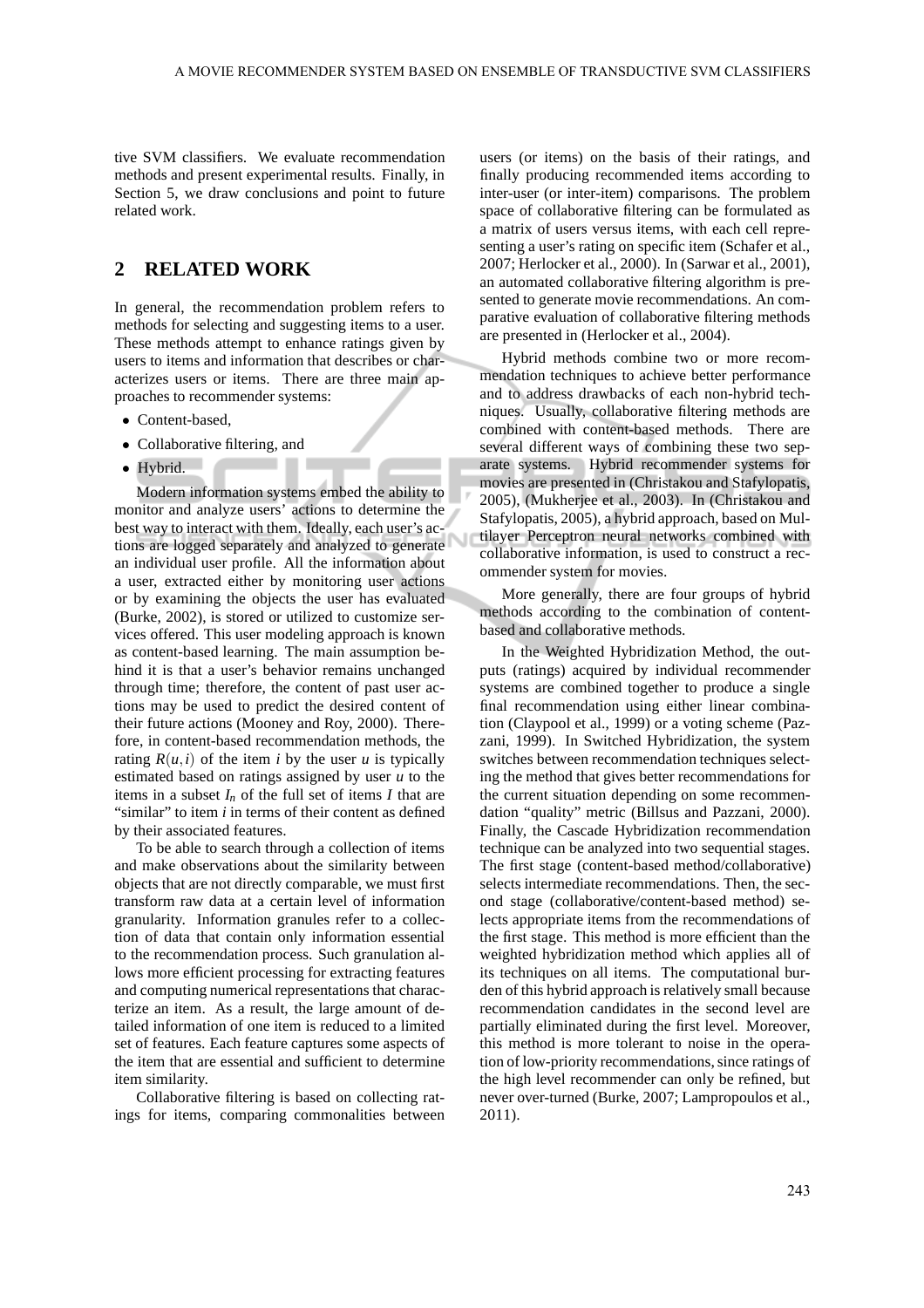## **3 TRANSDUCTIVE INFERENCE PARADIGM**

Vladimir Vapnik proposed the *Transductive Inference Paradigm* (Vapnik, 1982) as the next step beyond the previously-proposed *Model Prediction Paradigm*. The key ideas behind the transductive inference paradigm arose from the need to create efficient methods of inference from small sample sizes. Specifically, in transductive inference an effort is made to estimate the values of an unknown predictive function at a given restricted subset of its domain in which we are interested and not in the entire domain of its definition. This led Vapnik to formulate the *Main Principle* (Vapnik, 1982), (Vapnik, 1998), (Cherkassky and Mulier, 2007):

"*If you possess a restricted amount of information for solving some problem, try to solve the problem directly and never solve a more general problem as an intermediate step. It is possible that the available information is sufficient for a direct solution, but may be insufficient to solve a more general intermediate problem.*"

The main principle constitutes the essential difference between newer approaches and the classical paradigm of statistical inference based on the estimation of a number of free parameters. While the classical paradigm is useful in simple problems that can be analyzed with few variables, real world problems are much more complex and require large numbers of variables. Thus, the goal when dealing with real life problems that are by nature of high dimensionality is to define a less demanding problem which admits well-posed solutions. This fact involves finding values of the unknown function reasonably well only at given points of interest, while outside of the given points of interest that function may not be wellestimated.

The paradigm of transductive inference forms a solution that derives results directly from particular (training samples) to particular (testing samples).

A simple form transductive inference method could be considered the k-nearest neighbor method (k-NN), where a new data vector is classified into one of the existing classes in the data samples based on the majority of classes among k nearest to the new vector samples. The distance is measured with the use of a similarity measure e.g. Euclidean distance.

In many problems, we do not care about finding a specific function with good generalization ability, but rather are interested in classifying a given set of examples (i.e. a test set of data) with minimum possible error. For this this reason, the inductive formulation of the learning problem is unnecessarily complex.

Transductive inference embeds the unlabeled (test) data in the decision making process that will be responsible for their final classification. Transductive inference "works because the test set can give you a non-trivial factorization of the (discrimination) function class" (Chapelle et al., 2006). Additionally, the unlabeled examples provide information on the prior information of the labeled examples and "guide the linear boundary away from the dense region of labeled examples" (Zhu, 2008).

For a given set of labeled data points *Labeled* −  $Set = \{(x_1, y_1), (x_2, y_2), ..., (x_n, y_n)\}$ , with  $y_i \in \{-1, 1\}$ and a set of test data points *Unlabaled* − *Set* =  ${x_{n+1}, x_{n+2},...,x_{n+k}}$ , where  $x_i \in R^d$ , transduction seeks among the feasible corresponding labels the one  $y_{n+1}^*$ ,  $y_{n+2}^*$ ,  $..., y_{n+k}^*$  that has the minimum number of errors.

Also, transduction would be useful among other ways of inference in which there are either a small amount of labeled data points available or the cost for annotating data points is prohibitive. Hence, the use of the Empirical Risk Minimization(ERM) principle helps in selections of the "best function from the set of indicator functions defined in  $R<sup>d</sup>$ , while transductive inference targets only the functions defined on the working set *Working*−*Set* = *Labeled* − *Set* ∪ *Unlabeled* – *Set*," which is a discrete space.

The goal of inductive learning is to generalize for any future test set, while the goal of transductive inference is to make predictions for a specific working set. In inductive inference, the error probability is not meaningful when the prediction rule is updated very abruptly and the data point may be not independently and identically distributed, as, for example, in data streaming. On the contrary, Vapnik (Vapnik, 1998) illustrated that the results from transductive inference are accurate even when the data points of interest and the training data are not independently and identically distributed. Therefore, the predictive power of transductive inference can be estimated at any time instance in a data stream for both future and previously observed data points that are not independently and identically distributed. In particular, *empirical findings suggest that transductive inference is more suitable than inductive inference for problems with small training sets and large test sets* (Zhu, 2008).

In this paper we follow the approach based on Transductive learning and SVM presented in (Joachims, 1999), (Joachims, 2008) where it is utilized a TSVM approach for text classification.

More specifically, the TSVM can be viewed as a standard SVM with an extra regularization term defined over the set of unlabeled data. The goal of TSVM is to construct a function *f* that maximizes the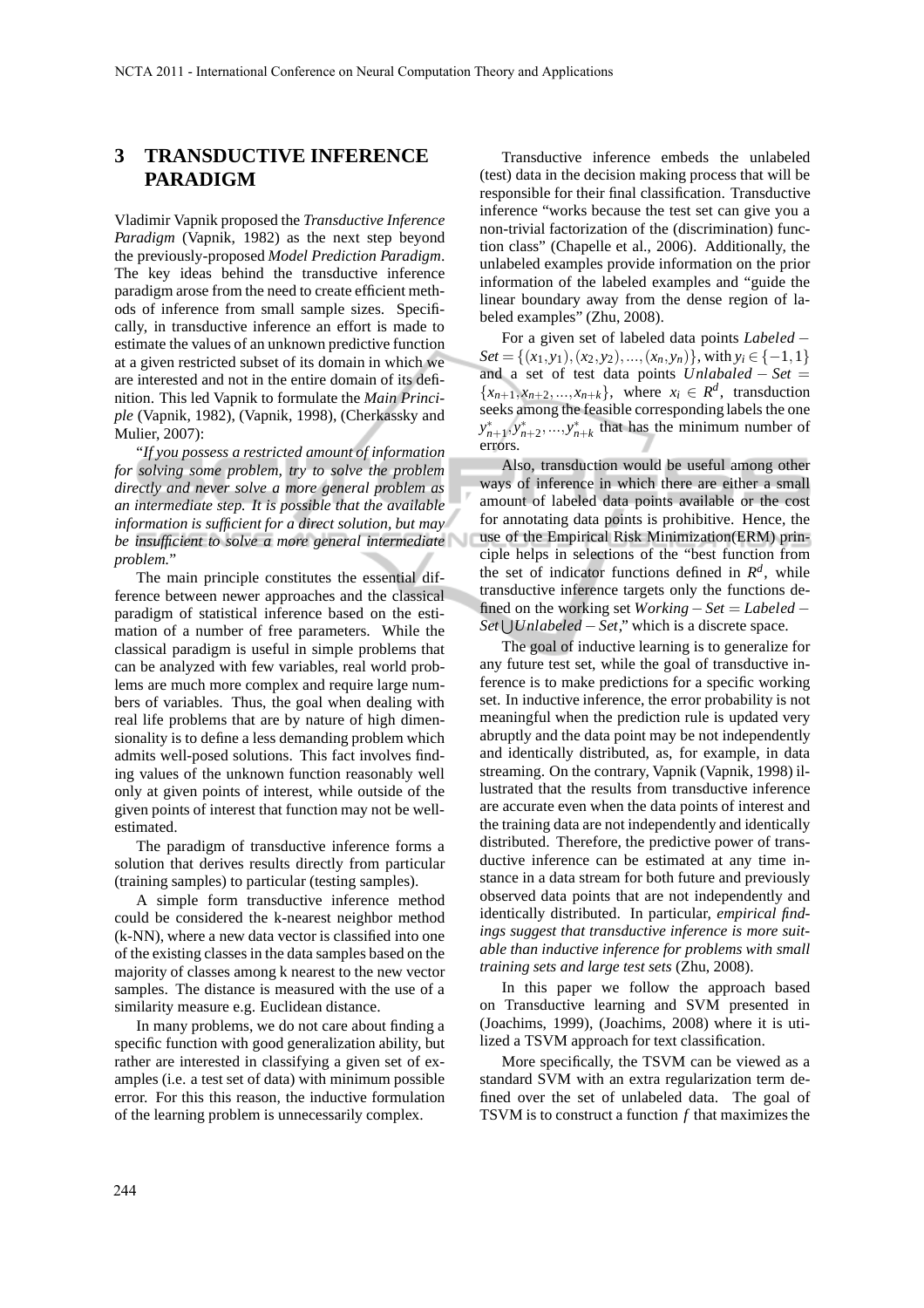separation between *Labeled* − *Set* and *Unlabeled* − *Set*. The decision function has the following form:

$$
f(x) = w \cdot \Phi(x) + b \tag{1}
$$

where *w*, *b* are the parameters of the model and  $\Phi(\cdot)$  is the mapping function from the input space to some other higher dimension space where the data are linearly separable.

The TSVM solves the following optimization problem:

$$
\min \frac{1}{2} ||w||^2 + C \cdot \sum_{i=1}^n L(y_i, f(x_i)) + C^* \cdot \sum_{i=n+1}^{n+k} (L |f(x_i)|)
$$
\n(2)

where  $L(\cdot)$  is the loss function for labeled data and  $C, C^*$  are adjustable parameters.

# **4 PROPOSED RECOMMENDATION METHOD**

In our proposed approach, we improve the performance of a movie recommendation process by utilizing an ensemble of TSVM classifiers. Each of these classifiers utilizes a feature vector from a specific kind of meta-information such as genres, actors, writers and directors. The architecture of our approach is presented in Fig. 1.

We treat our recommendation process as a classification problem where each movie that was rated with a positive rating degree of 4-5 stars belongs to the class of *Labeled* − *Set* while movies that rated in the range of 0-3 stars is considered as data from the class of *Unlabeled* − *Set*. As it is well known, (Kuncheva, 2004) an ensemble of classifiers have proved to improve classification performance in many applications. More specifically, the combination of classifiers achieve better performance than the best single classifier when these classifiers are diverse. As is presented in (Kuncheva, 2004), diversity can be achieved for example by combining classifiers that utilized different feature spaces. Consequently, in this paper we follow this important remark and we use a simple majority voting rule (Kuncheva, 2004) to combine a bank of TSVM classifiers each of them works on different feature vectors extracted from different semantic meta-data.

We compare our ensemble of TSVM classifiers with a TSVM classifier which works on feature vectors constructed by ratings of users on a movie. More specifically, for each item (movie) we used a corresponding feature vector coming from the ratings assigned to this by other users. In other words, each



Figure 1: Proposed Recommendation Method.

movie was represented by a feature vector of 942 features equal in number to the number of the remaining 942 users of our dataset, in which the ratings of the active user are not taken into account.

Finally, we examined an ensemble of TSVM classifiers, where we aggregated both classifiers based on content-based features and classifier based on ratings of users.

**System Evaluation.** In order to illustrate the performance of our recommender method, we utilized the publicly available MovieLens dataset provided by GroupLens project. The MovieLens dataset (Movie-Lens, 2010), consists of 100,000 ratings which were assigned by 943 users on 1682 movies. Ratings are values from the set  $\{1,2,3,4,5\}$ , with each user having provided ratings for at least 20 movies.

Content features were derived from IMDB database, an off-line version of which is available at (IMDB, 2010). We reconstructed the relational model of IMDB database into Mysql RDBMS with the use of the JMDB tool (JMDB, 2009). We synchronized the MovieLens dataset with the IMDB database and got a set of 1040 movies. For each of these 1040 movies, we extracted four different feature vectors.

Specifically:

- feature vector of 1526 actors (size: 1 x 1526).
- feature vector of 529 writers (size: 1 x 529).
- feature vector of 205 directors (size: 1 x 205).
- feature vector of 19 genres (size: 1 x 19).

For each of the 943 users, we trained an ensemble of TSVM classifiers using semantic-content feature vectors, a TSVM classifier based on rating feature vectors and an ensemble based on a combination of the previous classifiers. For the evaluation of the various classifiers, we followed a 10-fold cross validation on the labels of each user, where the available labels have been randomly split into a training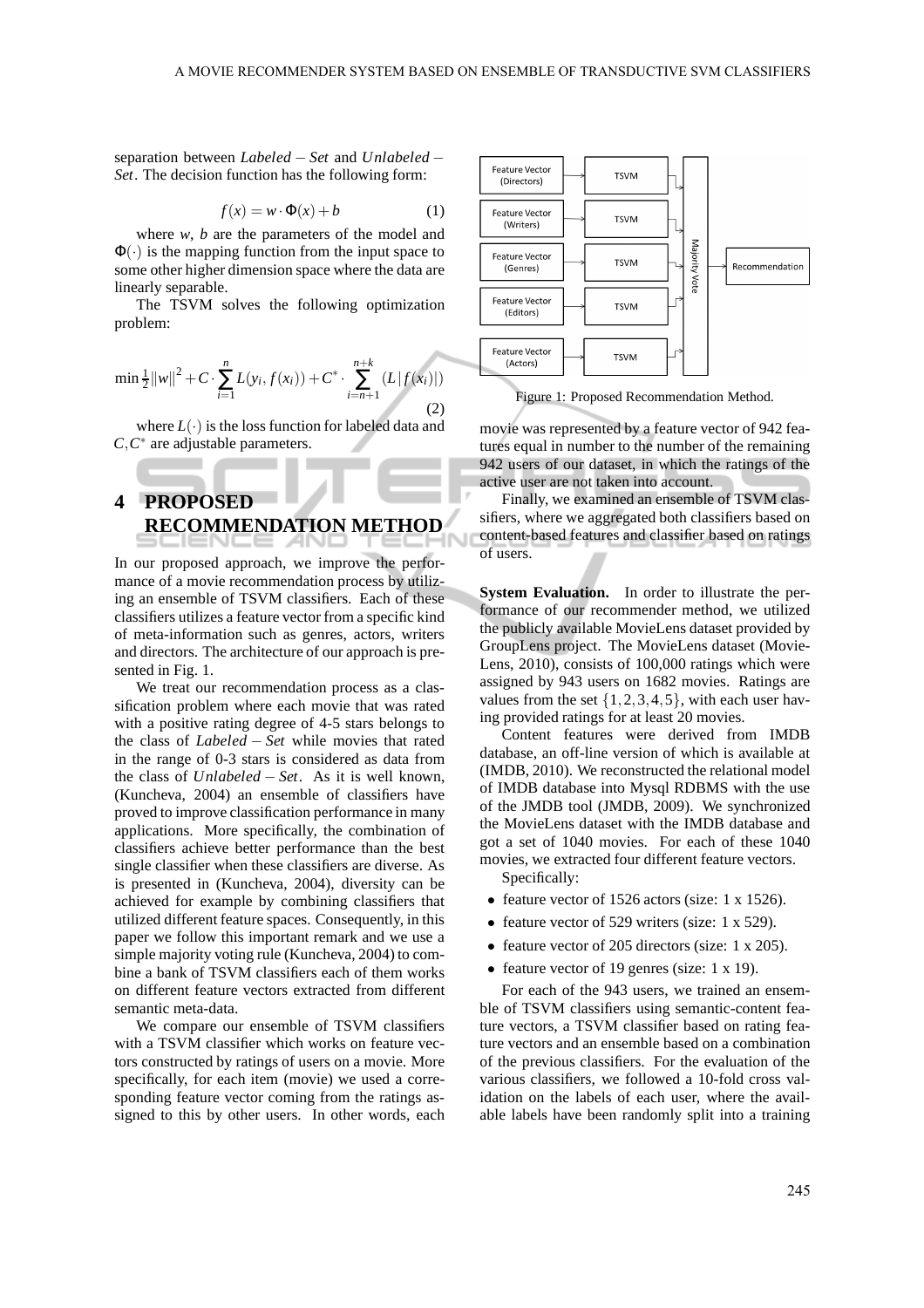set (90%) and a test set (10%). The results in terms of classification accuracy are presented in Table 1.

Table 1: Classification Accuracy.

| Ensemble of TSVM        | 67.7% |
|-------------------------|-------|
| CB features             |       |
| <b>TSVM</b>             | 62.5% |
| Rating features         |       |
| <b>Ensemble of TSVM</b> | 68.3% |
| CB and Rating features  |       |

As presented in Table 1, the ensemble of TSVM classifiers based on content-based features yielded to higher performance than the performance of classifiers based on feature vectors constructed by the ratings of other users. In other words, the contentbased semantic information can describe more efficiently the preferences of users than the opinion of other users for a specific item. Finally, the ensemble of TSVM classifiers based on the aggregation of all available features, improves slightly the accuracy of the ensemble with only content-based feature vectors.

### **5 CONCLUSIONS AND FUTURE WORK**

In this paper, we addressed the movie recommendation process as a classification problem. Specifically, we followed an approach based on an ensemble of classifiers, each of which was fed with different feature vectors extracted from different sematic information about movie. Each classifier was based on Transductive Support Vector Machines which enhances their ability to embed unlabeled data in the decision making process and results in better performance when the available datasets are highly unbalanced. Our recommendation method has been evaluated on the MovieLens dataset. We found that the content-based semantic information can describe more efficiently the preferences of users rather than the opinion of other users, represented as ratings of items.

Currently, we are in the process of conducting further experiments and improvements to our system by extending the proposed method into a hybrid cascade recommender system (Lampropoulos et al., 2011) and by applying different types of classifiers (Lampropoulos et al., 2010). This and other related research work is currently in progress and will be reported elsewhere in the near future.

#### **REFERENCES**

- Billsus, D. and Pazzani, M. J. (2000). User modeling for adaptive news access. *User Modeling and User-Adapted Interaction*, 10(2-3):147–180.
- Burke, R. (2002). Hybrid recommender systems: Survey and experiments. *User Modeling and User-Adapted Interaction*, 12(4):331–370.
- Burke, R. (2007). Hybrid web recommender systems. In Brusilovsky, P., Kobsa, A., and Nejdl, W., editors, *The adaptive web*, pages 377–408. Springer-Verlag, Berlin, Heidelberg.
- Chapelle, O., Schölkopf, B., and Zien, A. (2006). *Semi-Supervised Learning*. The MIT Press, Cambridge, Massachusetts, London, England.
- Cherkassky, V. and Mulier, F. M. (2007). *Learning from Data: Concepts, Theory, and Methods*. Wiley-IEEE Press.
- Christakou, C. and Stafylopatis, A. (2005). A hybrid movie recommender system based on neural networks. In *Proceedings of the 5th International Conference on Intelligent Systems Design and Applications*, ISDA '05, pages 500–505, Washington, DC, USA. IEEE Computer Society.
- Claypool, M., Gokhale, A., Miranda, T., Murnikov, P., Netes, D., and Sartin, M. (1999). Combining contentbased and collaborative filters in an online newspaper. In *Proc. ACM SIGIR Workshop on Recommender Systems*.
- Herlocker, J. L., Konstan, J. A., and Riedl, J. (2000). Explaining collaborative filtering recommendations. In *Proceedings of the 2000 ACM conference on Computer supported cooperative work*, CSCW '00, pages 241–250, New York, NY, USA. ACM.
- Herlocker, J. L., Konstan, J. A., Terveen, L. G., and Riedl, J. T. (2004). Evaluating collaborative filtering recommender systems. *ACM Trans. Inf. Syst.*, 22:5–53.
- IMDB (2010). The internet movie database. Database available at http://www.imdb.com/interfaces#plain.
- JMDB (2009). Java movie database. Software available at http://www.jmdb.de/.
- Joachims, T. (1999). Transductive inference for text classification using support vector machines. In *Proceedings of the Sixteenth International Conference on Machine Learning*, ICML '99, pages 200–209, San Francisco, CA, USA. Morgan Kaufmann Publishers Inc.
- Joachims, T. (2008). Svmlight: An implementation of support vector machines. Software available at http://svmlight.joachims.org/.
- Kuncheva, L. I. (2004). *Combining Pattern Classifiers Methods and Algorithms*. Wiley, New York, NY, USA.
- Lampropoulos, A. S., Lampropoulou, P. S., and Tsihrintzis, G. A. (2011). A cascade-hybrid music recommender system based on musical genre classification and personality diagnosis for mobile services. *Multimedia Tools and Applications*, pages 1–18. 10.1007/s11042- 011-0742-0.
- Lampropoulos, A. S., Sotiropoulos, D. N., and Tsihrintzis, G. A. (2010). A music recommender based on artificial immune systems. In Howlett, R. J., Jain, L. C.,